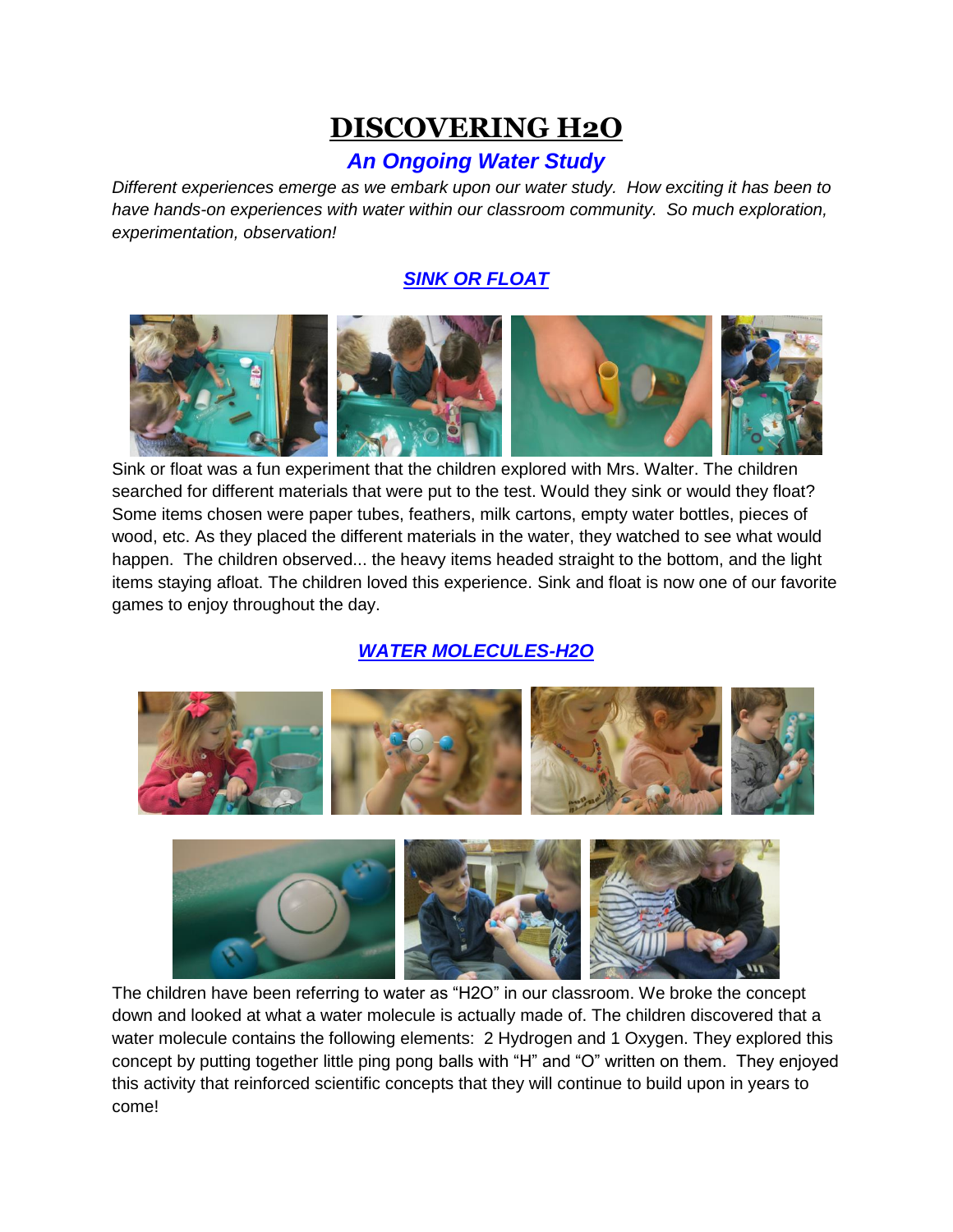### *COLLECTING WATER SAMPLES*

Throughout the past few weeks we have been collecting different water samples for our classroom. Here are some of the samples:

#### *PUDDLE & RAIN*





The children worked in small groups on a rainy day to collect samples of rainwater. We placed a cup in front of our school building to collect rain that was falling from the sky. We were so surprised to see how fast the rain filled the cup ( ½ cup of rainwater only took 5 minutes) . As we waited for the cup to fill, we collected samples of puddle water. Some of the children liked to refer to this as "mucky,muddy water!" The children discovered a difference in the samples. The rainwater was clean, and the puddle water was dirty! As Aidan told us, "It's because it touched the ground. The ground can be dirty!"

# *WATER FROM OUR SCHOOL PIPES:*



A small group of children took a trip to the bathroom sink to collect sink water. The children were trying to figure out how the water comes out of the pipes? They also wanted to know if they could drink this water? These are lots of great questions that we are looking to explore in the coming weeks!

#### *WATER FOUNTAIN*



The children collected additional samples of water from our school water fountain. This was a tricky one. The children needed to work together to get the water into the bottle! Lots of teamwork went into this as the water sprayed out at them!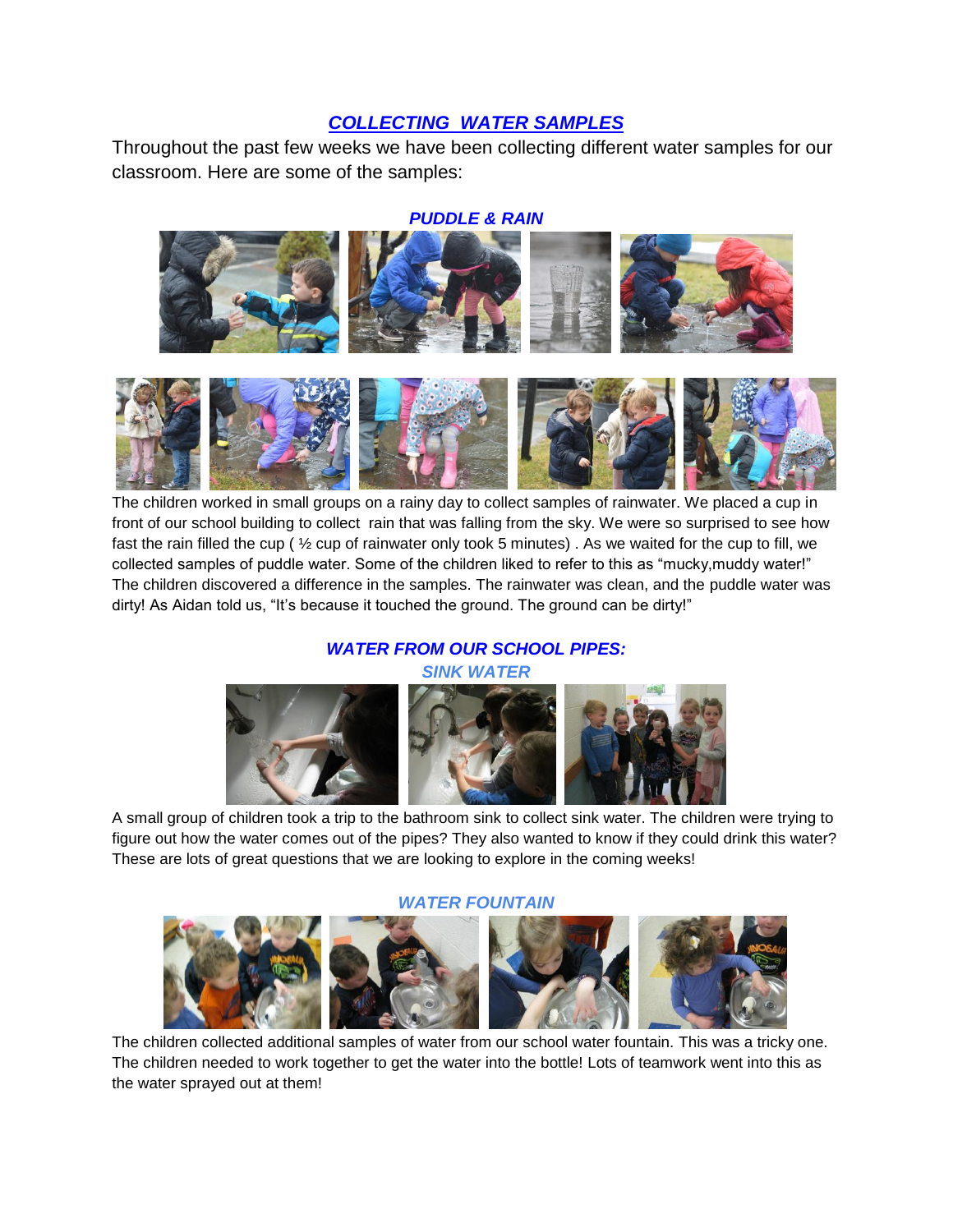#### *SALTWATER FROM TROY'S CITY ISLAND*



Our class has been fascinated with the idea of our friend Troy living on an island…. City Island to be exact. They are eager to learn about how close Troy lives to "sea water." The children like to call it "Troy's City Island." One day, Troy brought in saltwater he collected at a beach close to his house. The children were amazed by this, and enjoyed listening to Troy tell the story of how he was able to bring us such a big saltwater sample! The children wanted to know, "How close is your house to the saltwater?" "Do you go swimming every day?" "Can we drink this water?" The children decided together that saltwater is not drinking water. Many of the friends told us that it is too salty!! Thank you Troy for sharing saltwater with us!

#### *OBSERVATION TIME*



Now that we have lots of different water samples, we look to explore and observe them. The friends have been taking a closer look by using magnify glass. They have been noting similarities and differences between all the different types of water. Some of the friends have been shaking the water samples to see if they can note any change when the water is moving.

### *SHARING TIME- TREASURES FROM THE WATER*



Jacob discovered a whelk egg casing at a beach in Connecticut that he frequents with his family. He shared it with the class in small groups. Whelks are big snails that live in the ocean. He told the friends, "If we open up the casing, we can find small shells inside." Sure enough, we did! We opened it up, and what do you know, we found little tiny shells! The children were so fascinated by this discovery. Thank you Jacob for sharing this treasure from the sea!